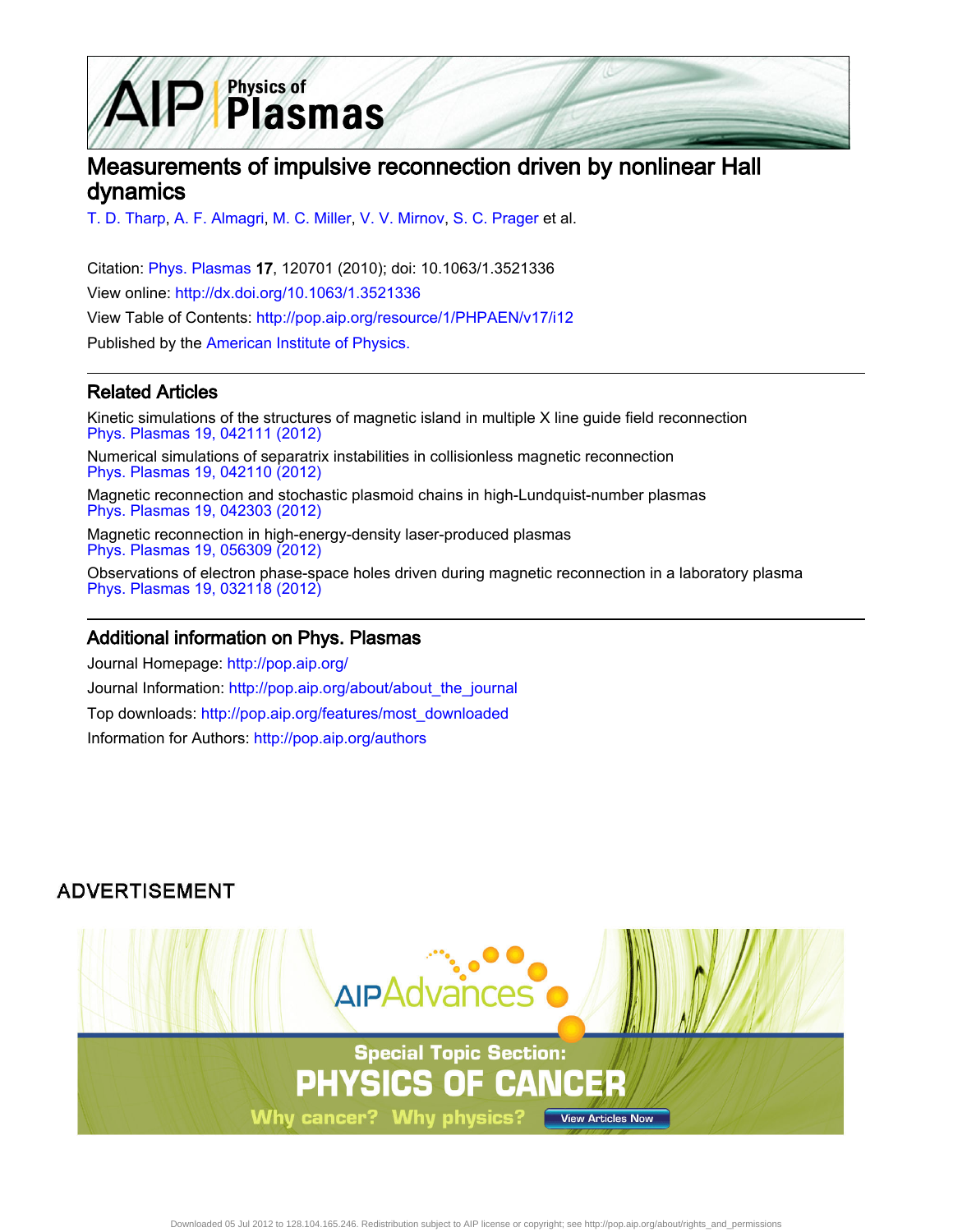# **[Measurements of impulsive reconnection driven by nonlinear](http://dx.doi.org/10.1063/1.3521336) [Hall dynamics](http://dx.doi.org/10.1063/1.3521336)**

T. D. Tharp,<sup>1</sup> A. F. Almagri,<sup>1</sup> M. C. Miller,<sup>1</sup> V. V. Mirnov,<sup>1</sup> S. C. Prager,<sup>1</sup> J. S. Sarff,<sup>1</sup> and C. C. Kim<sup>2</sup>

1 *University of Wisconsin-Madison, 1150 University Ave., Madison, Wisconsin 53706, USA* 2 *University of Washington, Seattle, Washington 98105, USA*

(Received 5 August 2010; accepted 8 November 2010; published online 10 December 2010)

The magnetic fields associated with reconnection in the edge of the reversed field pinch configuration have been measured in the Madison Symmetric Torus. The measured magnetic field structure is compared with theoretical predictions computed in both toroidal and cylindrical geometries. The summation of multiple modes has been accomplished to reveal a complex but still coherent edge structure. Key terms of relevant Ohm's law are accessible from magnetic field measurement and reveal the ordering  $[(1/ne)J \times B \ge E > \eta J]$ , which implies that two fluid effects are important in the physics governing this reconnection. Further, it is seen that the nonlinear three-wave coupling of the Hall term acts as a driving mechanism for this linearly stable mode. © *2010 American Institute of Physics*. doi[:10.1063/1.3521336](http://dx.doi.org/10.1063/1.3521336)

Magnetic reconnection—the often violent process by which magnetic fields are topologically rearranged into a new magnetic geometry—has been identified in a variety of astrophysical and laboratory plasmas.<sup>1</sup> Sweet<sup>2</sup> and Parker<sup>3</sup> offered the first quantitative description of this process to explain astrophysical observations. Subsequently, many theoretical variations have been proposed to describe reconnection more accurately, particularly focusing on the explanation of fast and impulsive reconnection. Models which treat the electron fluid and ion fluid independently allow for the inclusion of the Hall term in the applicable Ohm's law and are a particularly promising way to explain the observed rates of fast reconnection.<sup>4</sup> Models which result in impulsive reconnection typically invoke nonlinear or three-dimensional effects.<sup>5</sup>

Reconnection appears in nature and in laboratory plasmas in two general forms: driven and spontaneous. Driven reconnection occurs only because of external forcing, whereas spontaneous reconnection results from the development of a local instability which allows the plasma to reach a lower energy state. $6$  A classic form of spontaneous reconnection, known as a tearing instability, will occur in a toroidal plasma when two conditions are met. First, if the geometry permits a quantized wave vector with no parallel component  $(\vec{k} \cdot \vec{B} = 0)$ , the mode will be resonant. Second, depending on the details of the plasma equilibrium, the mode may also be unstable.<sup>7</sup> In particular, instability can be induced by a strong gradient in the plasma current density such that the associated gradient length scale is shorter than *k*−1. [6](#page-4-5)

The reversed field pinch  $(RFP)$   $(Ref. 8)$  $(Ref. 8)$  $(Ref. 8)$  is a toroidal plasma configuration with strong shear in the mean (equilibrium) magnetic field. The RFP typically displays a periodic sawtooth cycle characterized by a slow peaking of the current profile followed by a sudden global relaxation event that relaxes gradients. During these events, magnetic tearing reconnection occurs at multiple radial locations where different Fourier modes are resonant. Modes resonant in the core region appear spontaneously through linear instability associated with the gradient in the current profile. Modes resonant in the edge region are predicted and measured to be linearly stable, but are inferred to grow to large amplitude through nonlinear drive. $^{9,10}$  $^{9,10}$  $^{9,10}$  While the resonant surfaces are localized due to the strong magnetic shear, the core-resonant and edgeresonant modes have global radial structure, allowing them to interact nonlinearly.

In this letter we report detailed magnetic field measurements of the driven reconnection associated with the dominant Fourier mode in the edge of an RFP. We compare the large-scale radial structure of the reconnection magnetic field with a magnetohydrodynamic (MHD) prediction in toroidal geometry and find excellent agreement. Although the largescale radial structure agrees with MHD, the dynamics of the reconnection layer and drive do not. We measure the terms in Ohm's law which are accessible through an assortment of magnetic diagnostics. We find that the Hall term is large compared to both the electric field and the resistive term  $[(1/ne)J \times B \ge E > \eta J]$ , indicating that two fluid effects are important for the magnetic reconnection of this edgeresonant mode. The observed Hall term is large at the spatial location of the reconnection X-point, a result which is somewhat different from the traditional picture of Hall reconnection. The strongest contributions to the measured Hall term arise from nonlinear three-wave coupling to the linearly unstable modes resonant in the core. Thus, unstable magnetic reconnection sites resonant in a far region of the plasma can provide the external forcing to drive the local reconnection of a mode that would be stable in isolation and the nonlinear interaction is mediated by the Hall term of the generalized Ohm's law.

These measurements were performed on the Madison Symmetric Torus  $(MST)$ ,<sup>[11](#page-4-10)</sup> an RFP with major radius  $R=1.5$  m and minor radius  $a=0.52$  m, using insertable magnetic probes in standard 225 kA plasmas. Measurements are taken near the resonant surface of the dominant edgeresonant mode, which is located where the toroidal component of the mean field vanishes  $(B_{\phi}=0)$ . Radial profiles of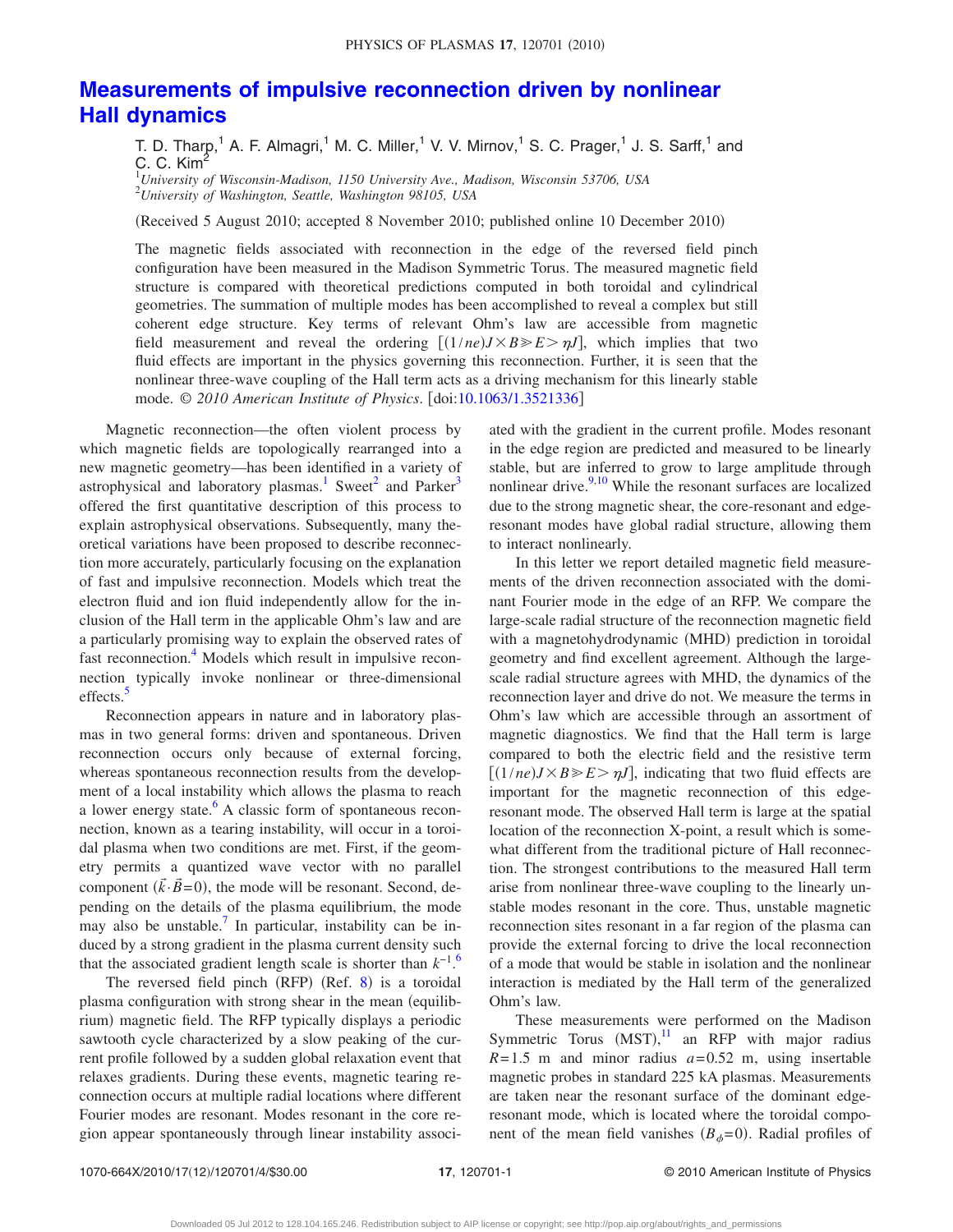the magnetic fluctuations within the plasma are constructed from the correlation of insertable probe data with data from a toroidal array of 64 magnetic pick-up coils on the inner wall of MST. Correlation analysis allows us to extract the spatial Fourier mode structure of a single-point measurement within the plasma. The Fourier decomposition of the magnetic field at the plasma boundary  $(r=a)$  is measured by the toroidal array. These measurements as well as the local insertable probe measurement are recorded for many realizations of the sawtooth reconnecting plasma. Averaging over this ensemble of realizations in a particular manner extracts the toroidal mode number decomposition (*n*-spectrum) associated with the single-point probe measurement. Repetition of this process with the probe inserted to different radial positions results in the toroidal magnetic field spectrum as a function of radius.

All signals are Fourier decomposed into

$$
S(\theta, \phi) = \sum_{m,n} s_{m,n} e^{i(m\theta + n\phi)}.
$$

Each *n* mode has a dominant *m* component ( $m=0$  for  $n \leq 4$ ;  $m=1$  for  $n \ge 5$ , so we approximate  $m=m_n$ , and

$$
S(\theta, \phi) = \sum_{n} s_n e^{i(m_n \theta + n\phi)}.
$$

To extract the spectrum of a probe signal, *S*, we assume *a priori* that *S* is strongly coupled to the magnetic field at the wall such that

$$
s_n(r,t)e^{i(m\theta+n\phi)} = c_n(r,t)x_n(a,t)e^{i(m\theta+n\phi)},
$$

where  $c_n$  is a complex constant of proportionality and is the same for every realization of the sawtooth and  $x_n(a, t)$  represents the amplitude and phase of the magnetic field measured at the wall. The quantity  $s_n$  may in general have a random phase, but the averaging method described below identifies a statistically constant phase relative to  $x_n$ . The quantity of interest is then  $\mathbf{s}_n = |s_n| e^{i(\delta_{xn} - \delta_{sn})} = c_n |x_n|$ . This approach is very reasonable for magnetic field since magnetic structures are radially broad in MST plasmas.

It is seen experimentally that during each sawtooth realization a given magnetic mode develops in the plasma at a different random phase. In this case, there is an approximate equivalence between an ensemble average of many similar sawtooth events and an average over toroidal angle of a single typical event. This provides the context for a more intuitive discussion in which average quantities in the spatial domain are calculated, with the understanding that we will substitute an ensemble average for a toroidal average whenever data is processed.

It can be shown<sup>12</sup> that

<span id="page-2-0"></span>
$$
\mathbf{s}_n = \frac{2\langle SX_n \rangle - 2i\langle SX_n^{\dagger} \rangle}{\langle |x_n| \rangle},\tag{1}
$$

where  $\langle \cdots \rangle$  indicates an average (over toroidal angle or sawtooth ensemble),  $S(r, t)$  is the probe signal within the plasma, and  $X_n^{[\dagger]}(a,t)$  is the value of the [90° phase shifted] magnetic field of the  $(m, n)$  toroidal mode, measured at the wall by the toroidal array and evaluated at the angular  $(\theta$  and  $\phi)$  location of the probe. A measure of confidence can be found by calculating an autocorrelation using a single toroidal array coil -i.e., using one coil of the toroidal array as the "probe". This check shows that Eq.  $(1)$  $(1)$  $(1)$  correctly reproduces the average mode amplitude and phase for modes  $n=1-8$  for a typical ensemble of about 200 similar sawteeth. One standard deviation in ensemble statistics is used to calculate the error associated with all measurements presented.

In Figs.  $1(a)-1(c)$  $1(a)-1(c)$ , this method has been used to measure the magnetic field associated with the  $n=1$  mode. This mode is predominately  $m = 0$  but has harmonic content arising from the toroidal geometry. The best theoretical context for future comparison will be full 3D, nonlinear, two fluid computation, which is only now becoming possible with state-of-the-art codes. Presently, measurements are compared with eigenfunctions calculated in cylindrical geometry using a linear resistive MHD eigenvalue  $code^{13}$  and with profiles calculated in a toroidal geometry from linear initial-value single-fluid simulations using NIMROD.<sup>[14](#page-4-13)</sup> Though this mode is nonlinearly driven in the experiment, the comparison with linear theory is justified by noting that slowly varying magnetic perturbations have robust global spatial structures. Since the timescales of the sawtooth cycle are much longer than the Alfvenic timescale, the magnetic profiles are weakly sensitive to the mechanism—linear or nonlinear—of the mode excitation.<sup>15</sup>

Both of these linear calculations (cylindrical and toroidal) require evaluation of an equilibrium which is unstable to the  $n=1$  mode. It has been shown recently<sup>16</sup> that there is a wide class of equilibrium current profiles for which the *m*= 0 mode is spontaneously unstable, some of which are very close (in terms of global parameters) to the experimentally realized equilibrium. One of these profiles, which supports an unstable  $m=0$  mode but has an equilibrium close to that of the experiment, was chosen for evaluation and used for both cylindrical and toroidal calculations. The comparison shown in Figs.  $1(a)-1(c)$  $1(a)-1(c)$  illustrates substantial differences between the cylindrical and toroidal computations and shows strong agreement between experimental profiles and toroidal computation.

Figures [1](#page-3-0)(d)[–1](#page-3-0)(f) show the measured  $B_{\theta}$  and  $B_{\phi}$  mode amplitude profiles for  $n=6-8$ , respectively. While toroidal effects could play a role in the structure of these modes, toroidal calculations are not yet available for comparison. We include the measured profiles here for reference in our later discussion of Hall term measurements.

With measurement of the mode-resolved magnetic field in hand, the reconnection field structure can be visualized by plotting contours of toroidal flux. Integration of the measured toroidal field from the wall using only the equilibrium field and the *n*= 1 component results in the toroidal flux associated with the  $n=1$  reconnection. Contours of this flux yield a visualization of the associated two-dimensional field lines, shown in Fig.  $2(a)$  $2(a)$ . The addition of the mode contributions from  $n=2$ , 3, and 4, including the relative phases of these modes, provide a more complete visualization of the magnetic field, seen in Fig.  $2(b)$  $2(b)$ . In particular, the addition of these modes does not destroy the overall shape of the  $n=1$ island, indicating that a coherent  $m = 0$  dominated structure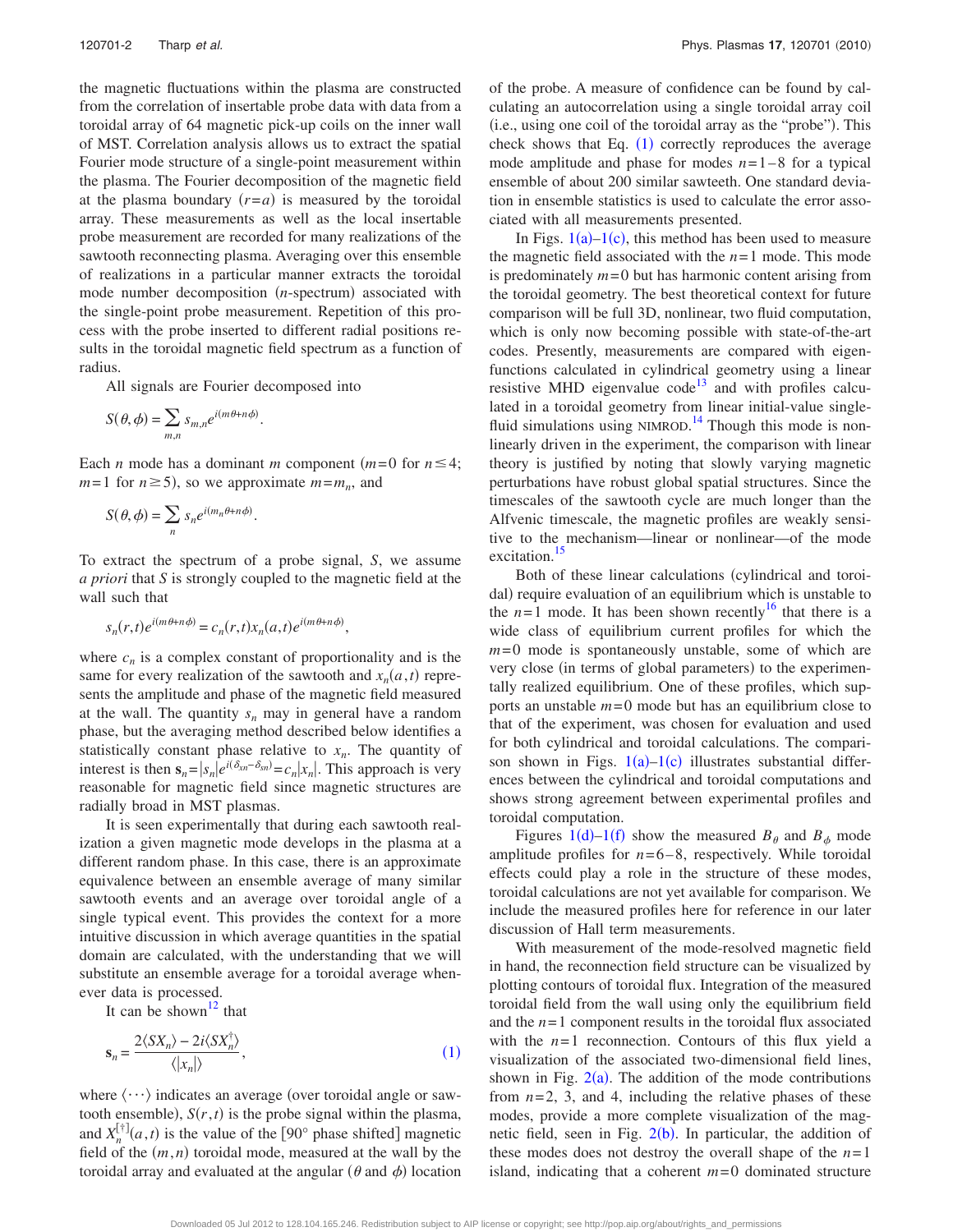<span id="page-3-0"></span>

FIG. 1. (Color) Panels (a), (b), and (c) show the dominant part (real or imaginary) of magnetic field profiles for  $n=1$   $B_{\phi}$ ,  $B_{\phi}$ , and  $B_{r}$ , respectively; for cylindrical calculation (black), toroidal calculation (red), and data (points). Since the complimentary part (imaginary or real) is small, these can be interpreted as the mode's amplitude with relative sign information included. The experiment's radial magnetic field,  $B_r$ , is inferred from  $\nabla \cdot \vec{B} = 0$ . Measurements of  $B_r$  are consistent with the inferred values but have much larger error bars. Panels (d), (e), and (f) show the  $B_\theta$  (green) and  $B_\phi$  (blue) measured profiles for *n*=6, 7, and 8, respectively.

*J*6-

likely exists in these plasmas. The addition of mode content  $n > 4$  would be yet more complete, but these modes have dominant *m*= 1 and therefore a different direction of symmetry that cannot be visualized on the same two-dimensional toroidal flux plot.

<span id="page-3-2"></span>To identify the driving mechanism for  $n=1$  reconnection, we examine generalized Ohm's law

$$
E + v \times B - \eta J - \frac{1}{ne} J \times B + \frac{1}{ne} \nabla \cdot P - \frac{m_e}{ne^2} \frac{\partial J}{\partial t} = 0 \tag{2}
$$

evaluated for this mode by applying the mathematics of Eq.  $(1)$  $(1)$  $(1)$  to the entirety of Eq.  $(2)$  $(2)$  $(2)$ . Again, it is conceptually advantageous to consider the average as a spatial average over toroidal angle  $\phi$ .

The analysis of magnetic probe measurements results in the Fourier spatial structure of the field  $(\tilde{B} = B_n)$  $= |b_n|e^{i(n\phi + m\theta - \delta)}$  as a function of radius; therefore, all spatial derivatives of  $\tilde{B}$  are known. Four terms of the parallel Ohm's law ( $\theta$  direction) can be evaluated for  $m=0$  modes from magnetic field measurements. (1) The parallel electric field,  $\tilde{E}_{\theta}$ , has no electrostatic component  $(\nabla_{\theta} \Phi = 0$  for  $m = 0$ modes), so Faraday's law gives  $E_{\theta} = -(iR/n)(\partial B_r/\partial t)$ . (2) Current density is evaluated from Ampere's law,  $\tilde{J} = \nabla \times \tilde{B}$ . The resistive term is evaluated using local Langmuir probe measurements of temperature and density to calculate the Spitzer resistivity, using  $T_e$ =60 eV,  $n_e$ =10<sup>19</sup> m<sup>-3</sup>,  $Z_{\text{eff}}$ =3. (3) The Hall term can be evaluated mode-by-mode,  $(J \times B)_n = (J_0 \times B_n) + (J_n \times B_0) +$  nonlinear terms. Nonlinear Hall terms will be discussed in detail below. (4) The electron inertia term,  $(m_e / ne^2) (\partial J / \partial t)$ , has been calculated but is found to be negligibly small. We will not consider it further.

At each radius, the  $n=1$  Hall term,  $(J \times B)_{(n=1)}$ , can be calculated from the independent Fourier decomposition of *J* and *B*. To illustrate, consider the nonlinear three-wave coupling of  $n=6$  and 7 to  $n=1$ ,

$$
\begin{aligned} \n\delta(r) \times B_7(r) &= |j_6|\cos(\theta + 6\phi - \delta_{j6}) \times |b_7|\cos(\theta + 7\phi - \delta_{b7}) \\ \n&= \frac{|j_6||b_7|}{2} \gamma \cos(\phi + \delta_{j6} - \delta_{j7}) + (n = 13 \text{ wave}), \n\end{aligned}
$$

where  $\gamma$  is introduced to account for the statistical phase

<span id="page-3-1"></span>

FIG. 2. (Color) Contours of toroidal flux in the reconnection  $(r - \phi)$  plane. (a)  $n=1$ . (b)  $n=1-4$ . Inclusion of  $n=2-4$  compresses the O-point and damages the structure of the X-point. The conducting wall of MST is located along the bottom edge of the figure  $(depth=0)$ .